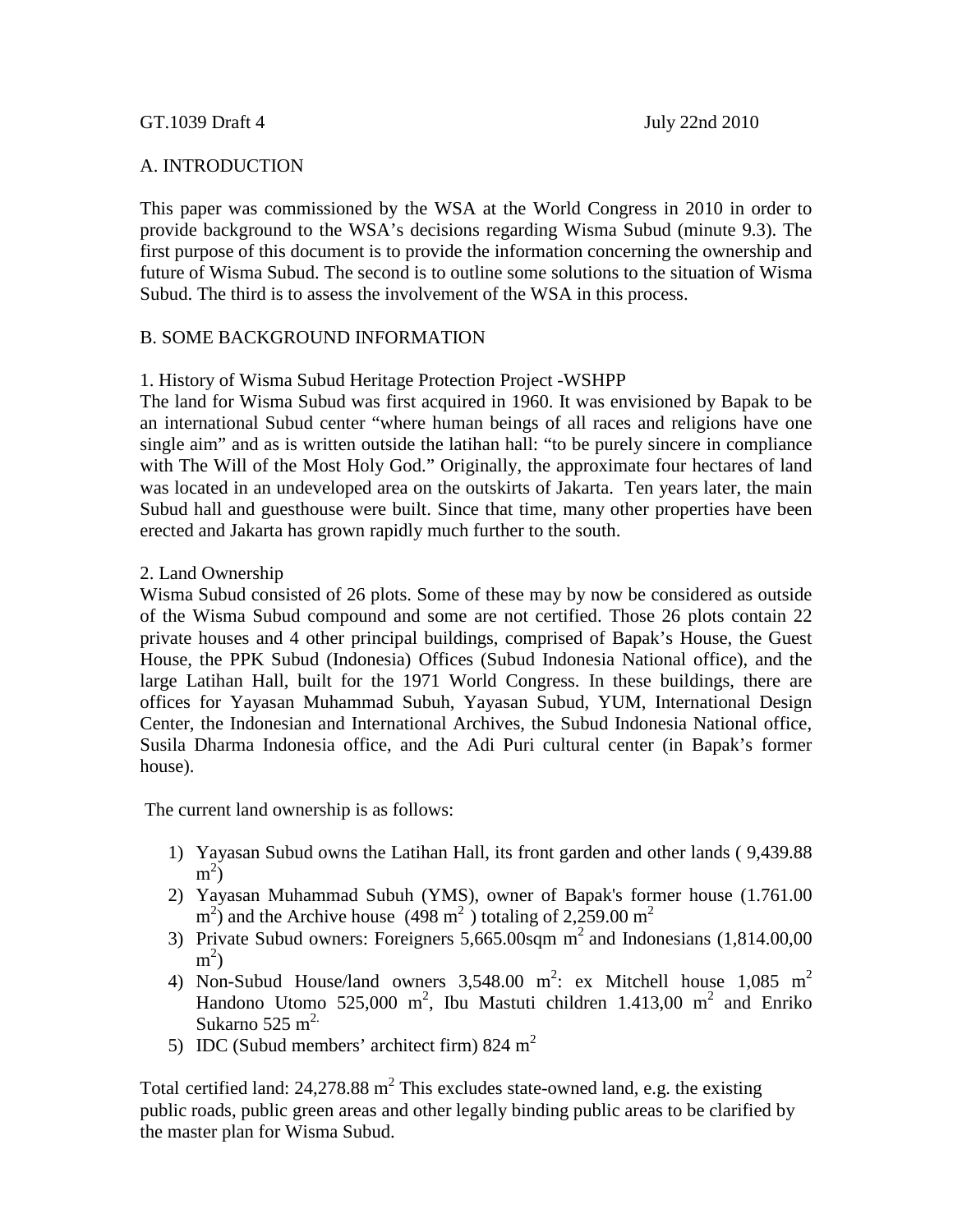## 3. Yayasans/Foundations

In Indonesia, foundations are called 'yayasans' and their Board of Directors are appointed by the founders. The Yayasan Subud is de facto in charge of the maintenance and running of Wisma Subud including the Latihan Hall and the Guest House. I do not have knowledge of the Deed of Establishment for Yayasan Subud, but we have the original of its predecessor Yayasan Dana Subud established by Bapak; the founders were mixed international and local Indonesian Subud members.

YMS was established with the intention that it be the branch of MSF in Indonesia, though in fact in the past Indonesian law has not permitted foreign foundations to have branches in Indonesia. The law has recently changed. In addition to looking after Bapak's house, the YMS also cares for the WSA archives in Indonesia, which includes the originals of Bapak's and Ibu's letters.

The founders of both these Yayasans are currently private individuals. It is recommended that Subud institutions such as MSF, WSA and Subud Indonesia, become founders, which may be now legally possible. At the last World Congress, Pak Haryono stated that the international Subud organization should become a founding member of YS, which owns the large latihan hall.

#### 4. Bapak 2 houses

The two houses, where Bapak was born and where he first received the latihan are owned by Ibu Rahayu. She has asked these two properties be included in the Wisma Subud Heritage Protection Project.

#### 5. WSHPP

The Wisma Subud Heritage Protection Plan was established formally by local stakeholders of Wisma Subud in September 12, 2009, when all Subud and non-Subud land-owners, foreign and local, as well as the present and previous residents and other stakeholders (Bapak's family, Subud Indonesia, YS, YMS and local wing organizations endorsed in writing the idea of preserving Wisma Subud. This process in itself was an important milestone.

In 2007, collectively, the stakeholders asked the WSA executive to endorse and participate in a working group that would prepare a proposal for the protection of Wisma Subud and the 2 Bapak houses. In March 2009, the WSA executive appointed Josephine Mirjana Bacikin as the initial coordinator for WSHPP. She prepared a draft Terms of Reference creating a structure and a preliminary plan.

On September 28th, 2009 - the stakeholders approved this proposal in writing, together with some Terms of Reference

The Advisory Boards consist of the Co-chairs - Pak Haryono Sumohadiwidjojo and Josephine Mirjana H. Bacikin (WSA rep.) The voting members of the Board are: [Ibu Siti](http://en.wikipedia.org/wiki/Ibu_Rahayu)  [Rahayu Wiryohudoyo,](http://en.wikipedia.org/wiki/Ibu_Rahayu) Ibu Siti Hardiyati Syafrudin, Ibu Ismana Sumohadiwidjojo,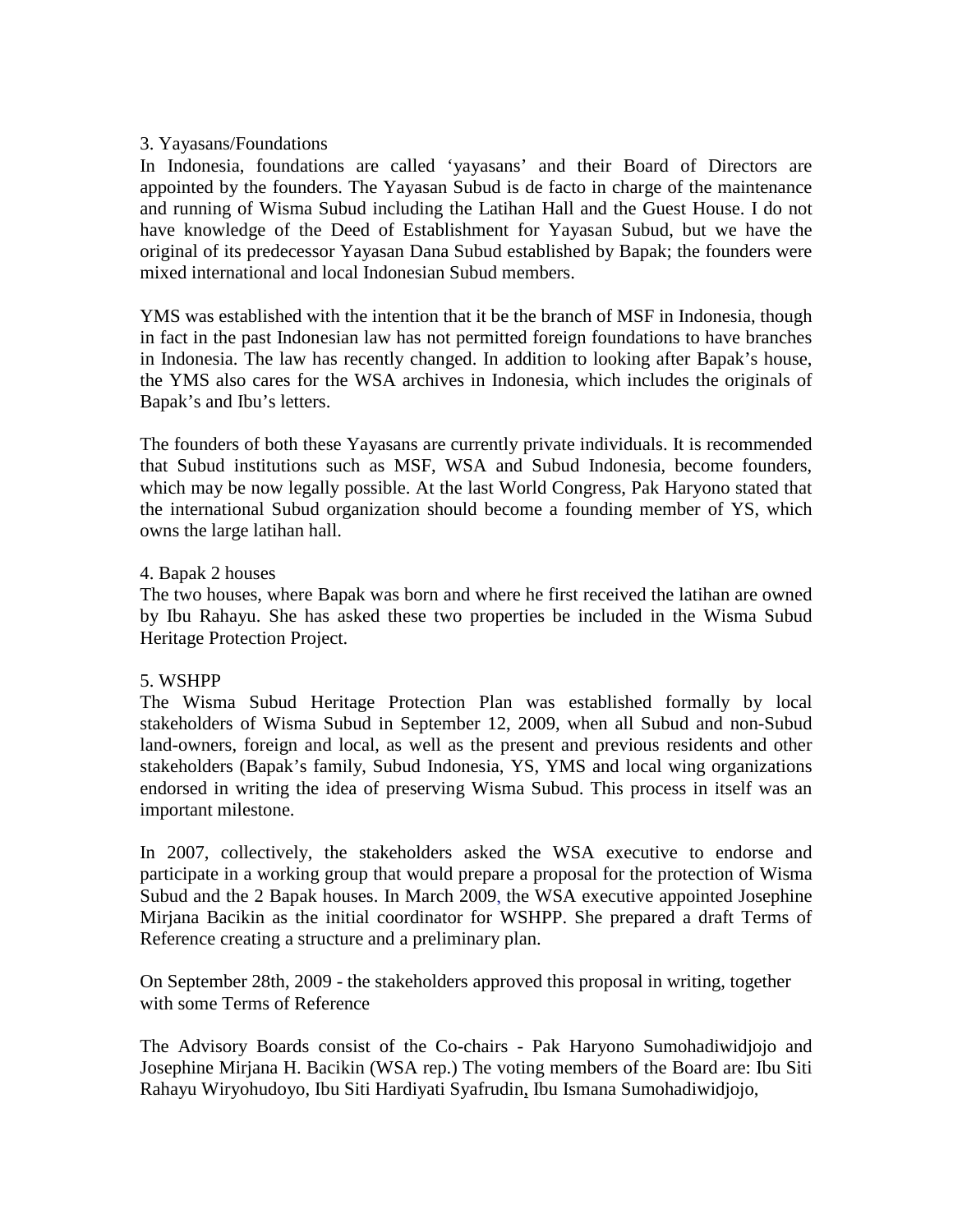(MSF representative), Farlan Williams (YMS representative), Pak Asikin Alwi (Yayasan Subud representative) and Pak Tri Murdiyanto (the local resident's representative).

As approved by the Board, the Steering Committee will be co-chaired by a representative of PPK Subud and of the Subud International Cultural Association.

6. The 2010 Congress WSA resolution states:

1) We ask the stakeholders in Wisma Subud to continue the process of seeking UNESCO World Heritage Status for Wisma Subud with Bapak's houses in partnership.

2) We ask that the ISC chairperson or WSA executive or his or her representative be a member of any decision making committee set for this purpose.

3) We authorize the WSA executive to participate in and support this process in the name of the WSA, within parameters and guidelines established by the WSC.

4) We ask the WSC and ISC to ensure that no financial liabilities are incurred by this partnership that could damage the financial situation and reputation of Subud.

5) We recommend that other approaches to maintain the physical integrity and the general integrity as Bapak's legacy of Wisma Subud as an international centre also be studied.

## C. ONE SET OF PROBLEMS AND ONE SET OF CHALLENGES

1. The basic problem is that Wisma Subud is a collection of individual, largely privately held, land rights or titles, and that there is no global landownership that would be needed to reflect legally the integrity of the site as a Subud centre. The only link between all these land ownerships is a single united 'Right to Build' permit issued for the 4 hectares in the name of the developer Yayasan Dana Subud on January 29, 1977 for 34 houses. At that time, such a permit did not require a Master plan approved by the municipality for common areas such as roads and other public facilities. As a result, the present development situation of WS does not match the records of the City Planning department. Consequently, Wisma Subud is vulnerable to losing its integrity as a Subud centre because:

- a) The privately held properties are being sold or passed on to persons who are not Subud members, including commercial property developers; this is already happening. The Wisma Subud site will lose the possibility to be a Subud centre or to be developed in a more integral (less haphazard) manner;
- b) The status of the land within Wisma Subud is mostly residential, which means that any public activities could be legally stopped if objected by the neighborhood. So, for instance, people who are not in Subud might object to the noise of the latihan. In brief, this might happen because of the laws governing public activities in urban areas: religious activities are legally allowed public activities within residential urban areas, but the latihan would not count as a religious activity because PPK Subud Indonesia is registered as an education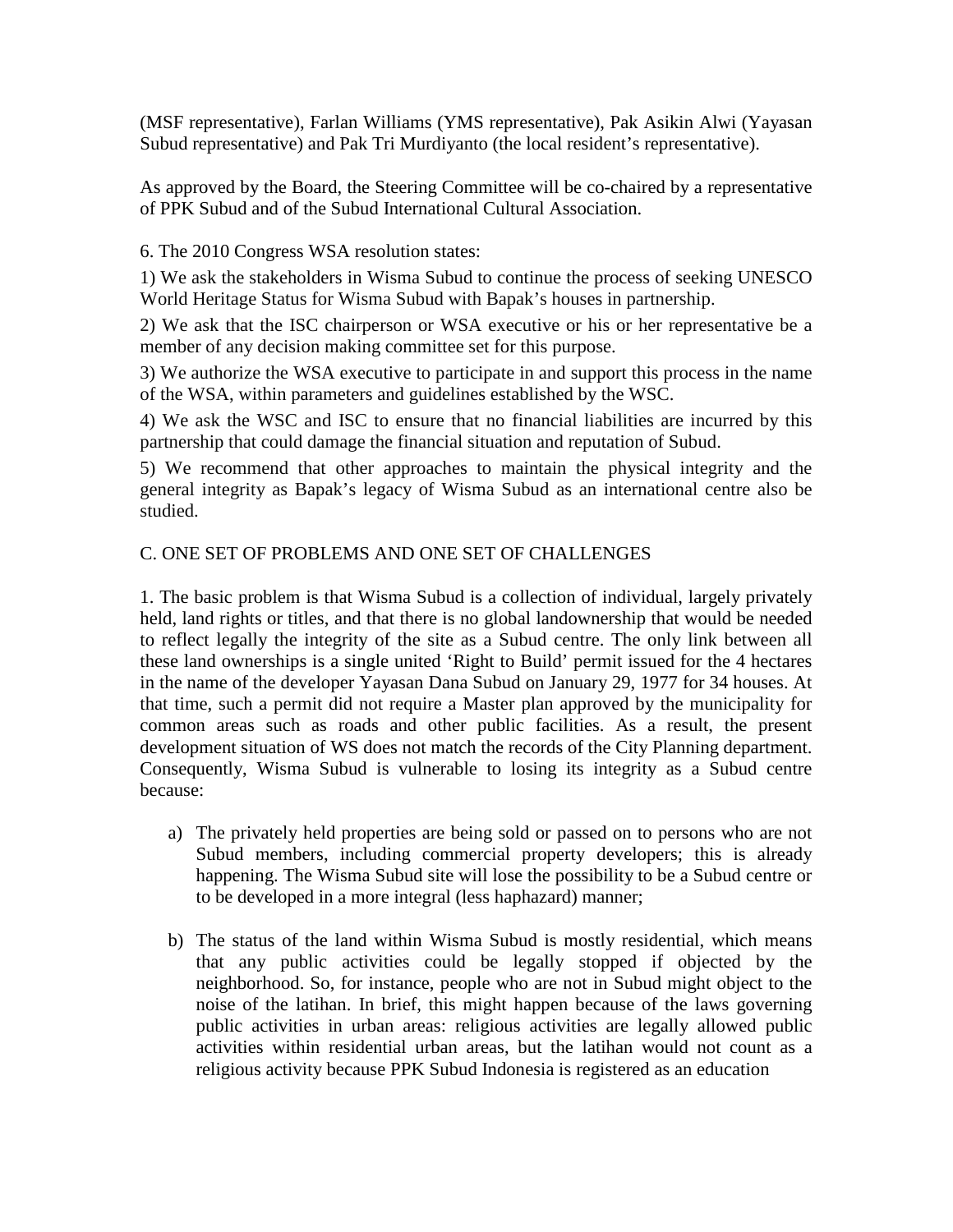- c) The municipal or city government could develop plans for new public roads that would cut through Wisma Subud. There is already an existing huge public city road plan that does so.
- d) The houses of Bapak, where he was born and received latihan which are now owned and maintained by Ibu Rahayu will need some long-term protection.

In summary, the first problem is that the integrity of Wisma Subud will continue to be eroded without some positive steps.

2. The second point is really the corresponding challenge for the future:

What is the long-term use or role of WS for Subud? It has had a historic and a symbolic role in Subud; it is still a Subud community and centre (albeit to a lesser extent than before); it has a strong commercial potential. If we want it to, it could have another role in Subud in the future.

## D. POSSIBLE SOLUTIONS TO PROBLEM 1

The WSHPP has the role of recommending how to safeguard WS and the 2 Bapak houses. Possible solutions could be:

1. To seek Indonesian heritage status for WS+2Bapak' houses. The first step would be Napak Tilas (national Indonesian heritage protection as the first required step to UNESCO nomination) and possibly eventually UNESCO protection as a World Heritage Site.

2. To try to form a global housing association that has ownership of the plots in Wisma Subud, but this is not feasible because the existing landowners would not give up their current unrestricted absolute ownership rights for anything less.

3. To have a development company or association that would purchase the titles/ownership rights of identified key properties within the Wisma Subud compound  $+2$ Bapak' house. At the same time, WSA (or via its proxy such as MSF) could become a founder of Yayasan Subud and Yayasan Muhammad Subuh and include 2 Bapak' houses in its care. This possible solution might go hand in hand with the idea of our developing commercially the plots that have frontage with the main road, Jalan Fatmawati (rather than allowing this opportunity to pass into the hands of other property developers) as well as buffer zone around the Latihan Hall that would protect latihan from any unfriendly take over.

# E. UNESCO

1. In March 2010, Garrett Thomson and Simon Guerrand on behalf of the WSHPP, visited UNESCO in Paris to ask about the feasibility of Wisma Subud + the 2 Bapak houses having UNESCO protection. The main points that emerged from this interview were:

a) There is little possibility of obtaining UNESCO tangible heritage protection at this time, even after obtaining Indonesian national backing.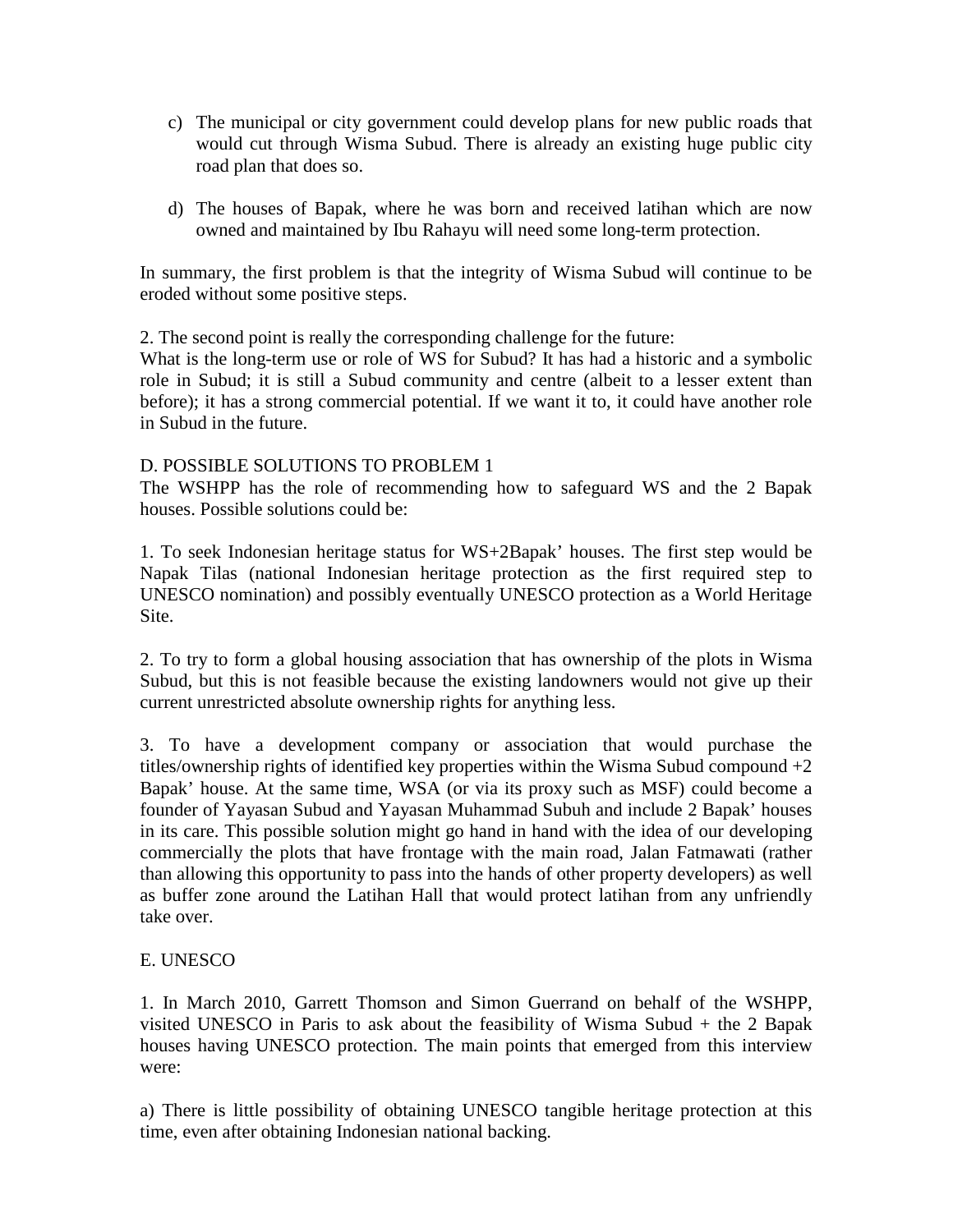b) Subud could ask for UNESCO heritage protection for intangible Subud practices such as the latihan and for Bapak's talks. This kind of protection is much easier to obtain than tangible heritage protection

#### c) The membership of WSA in UNESCO

#### F. WSA INVOLVEMENT

There are 4 dimensions to this question:

a) The first is the idea of an International Subud centre. Some people see this idea as essential to Bapak's implicit plan for Subud, which is why he initiated and fostered Anugraha, Purnama, Kalimantan and Project Sunrise. Many others see the idea as unclear and with the dangerous potential to commit the WSA or MSF to projects that are not viable. While this discussion is important, nevertheless it is abstract, and it may not be decisive to the specifics of the Wisma Subud situation.

b) The second is our heritage. Part of the reason for preserving Wisma Subud is that it has an important and unique role in the history of Subud internationally, which could help define its future role. In this, we might avoid two extreme attitudes: on the one side, there is the feeling that the past is irrelevant and should be ignored, and on the other, the idea of a Subud place of pilgrimage or shrine. A mature organization can accept and build on its past, and a future-looking one does not make that past an obsession. So, in line with this, for example, it might be appropriate for Wisma Subud to become a centre for learning or culture open to the public that includes a Subud element.

c) The third is the visibility of Subud internationally, as well as locally. In Jakarta, Wisma Subud is recognized as the home of Subud. In order to protect it, it is probably necessary to raise the profile of Subud internationally. For example, SDIA's accreditations with the UN have helped raise the credibility of some projects around the world. In a similar fashion, WSA might explore similar accreditations with UNESCO. It would be much better, for example, if Subud (or Subud practices) were recognized as a patrimony of humanity with the UN rather than being thought of as a secret sect. Building our credibility in this manner is part of strengthening Subud in the world and is important for the long-term protection of Subud heritage such as Wisma Subud +2 Bapak' houses and other multinational Subud sites. The involvement of WSA is necessary for such processes.

d) The fourth element is that a unified solution to Wisma Subud could be commercially beneficial for Subud worldwide. There are several synergetic opportunities.

What is the role of the WSA in this process? Clearly, PPK Subud Indonesia, the residents and the relevant Yayasans must take a prominent role in developing and implementing a plan for Wisma Subud  $+$  the 2 Bapak houses. Without local energy for a common solution then there would be no way forward. They have already shown this willingness by taking active part in the WSHPP.